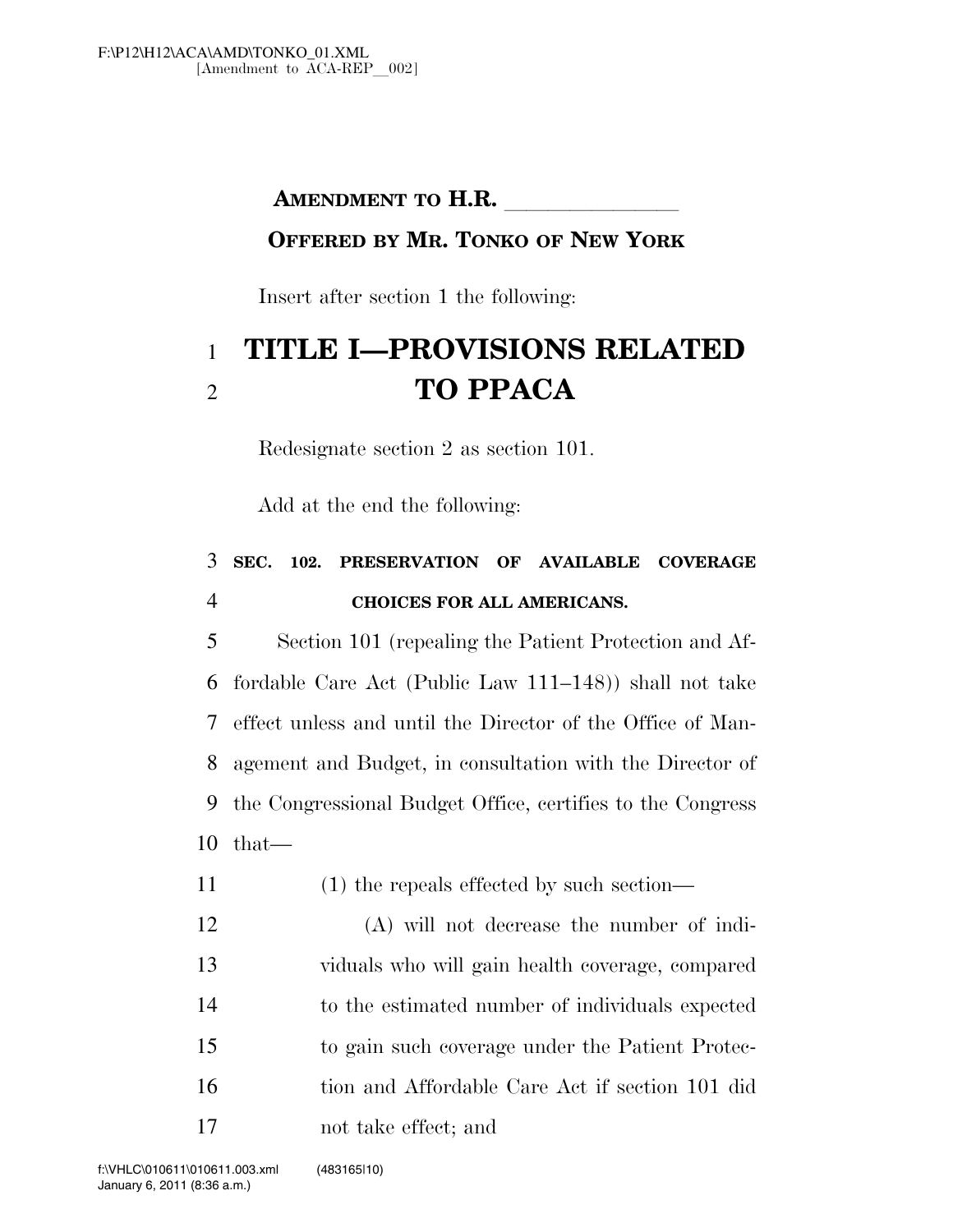| 1              | (B) will not prevent subtitle D of title I of                  |
|----------------|----------------------------------------------------------------|
| $\overline{2}$ | the Patient Protection and Affordable Care Act                 |
| 3              | (relating to available coverage choices for all                |
| $\overline{4}$ | Americans, including exchanges), as amended                    |
| 5              | by section 10104 of such Act and section                       |
| 6              | $1204(a)$ of the Health Care and Education Rec-                |
| $\overline{7}$ | onciliation Act of 2010 from becoming effective                |
| 8              | and being implemented; and                                     |
| 9              | $(2)$ the provisions of title II have become effec-            |
| 10             | tive and have been fully implemented.                          |
| 11             | TITLE II-PUBLIC HEALTH                                         |
| 12             | <b>INSURANCE OPTION</b>                                        |
| 13             | SEC. 201. ESTABLISHMENT AND ADMINISTRATION OF A                |
| 14             | PUBLIC HEALTH INSURANCE OPTION AS AN                           |
| 15             | EXCHANGE-QUALIFIED HEALTH BENEFITS                             |
| 16             | PLAN.                                                          |
| 17             | ESTABLISHMENT.—For years beginning with<br>(a)                 |
|                | 18 2014, the Secretary of Health and Human Services (in        |
|                | 19 this title referred to as the "Secretary" shall provide for |
|                | 20 the offering of an Exchange-participating health benefits   |
| 21             | plan (in this division referred to as the "public health in-   |
| 22             | surance option") that ensures choice, competition, and         |
| 23             | stability of affordable, high quality coverage throughout      |
| 24             | the United States in accordance with this title. In design-    |
|                | 25 ing the option, the Secretary's primary responsibility is   |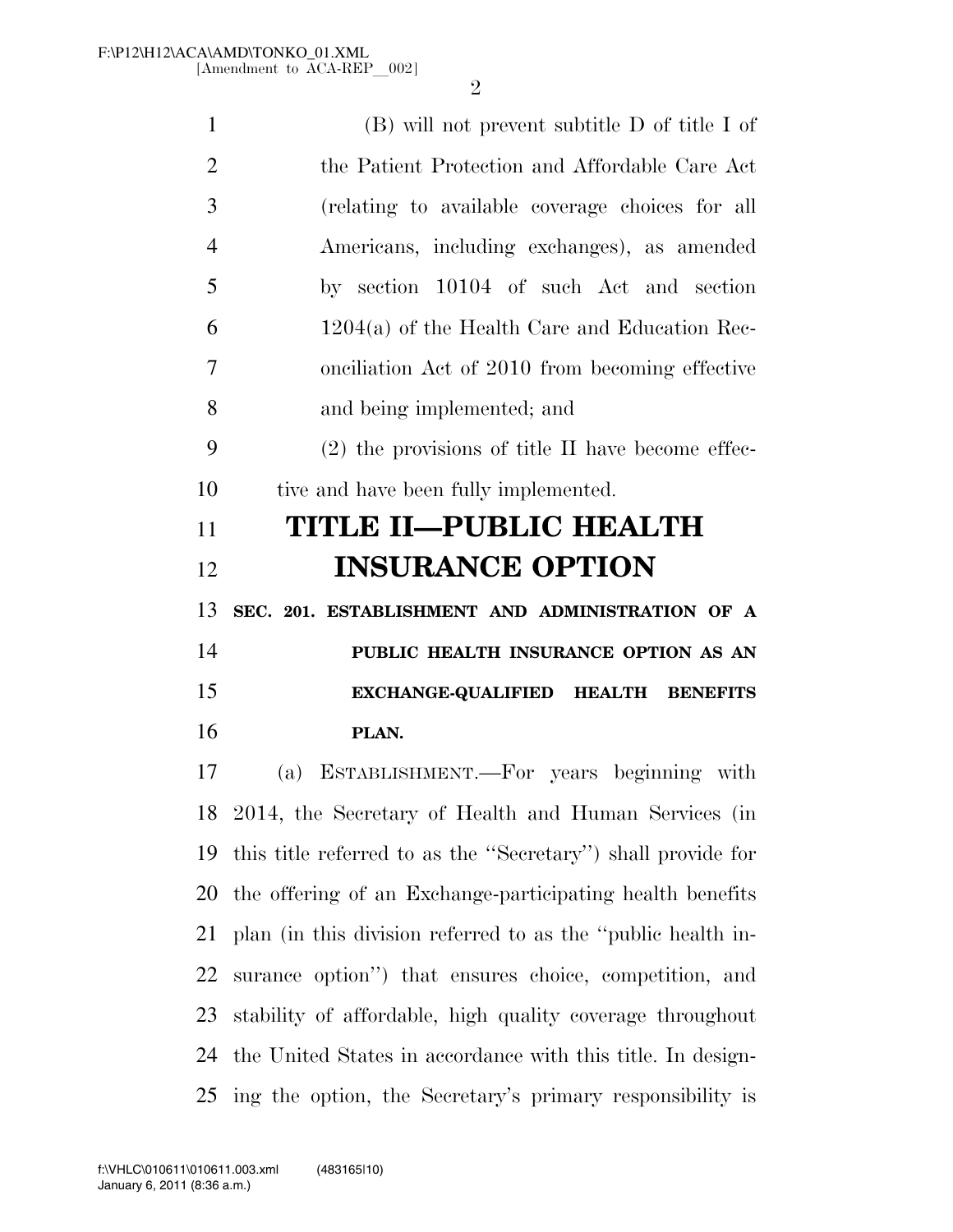to create a low-cost plan without compromising quality or access to care.

 (b) OFFERING AS AN EXCHANGE-PARTICIPATING HEALTH BENEFITS PLAN.—

 (1) EXCLUSIVE TO THE EXCHANGE.—The pub- lic health insurance option shall only be made avail-able through the Health Insurance Exchange.

8 (2) ENSURING A LEVEL PLAYING FIELD. Con- sistent with this title, the public health insurance op- tion shall comply with requirements that are applica- ble under this title to an Exchange-participating health benefits plan, including requirements related to benefits, benefit levels, provider networks, notices, consumer protections, and cost-sharing.

 (3) PROVISION OF BENEFIT LEVELS.—The pub-lic health insurance option—

 (A) shall offer basic, enhanced, and pre-mium plans; and

(B) may offer premium-plus plans.

 (c) ADMINISTRATIVE CONTRACTING.—The Secretary may enter into contracts for the purpose of performing administrative functions (including functions described in subsection (a)(4) of section 1874A of the Social Security Act) with respect to the public health insurance option in the same manner as the Secretary may enter into con-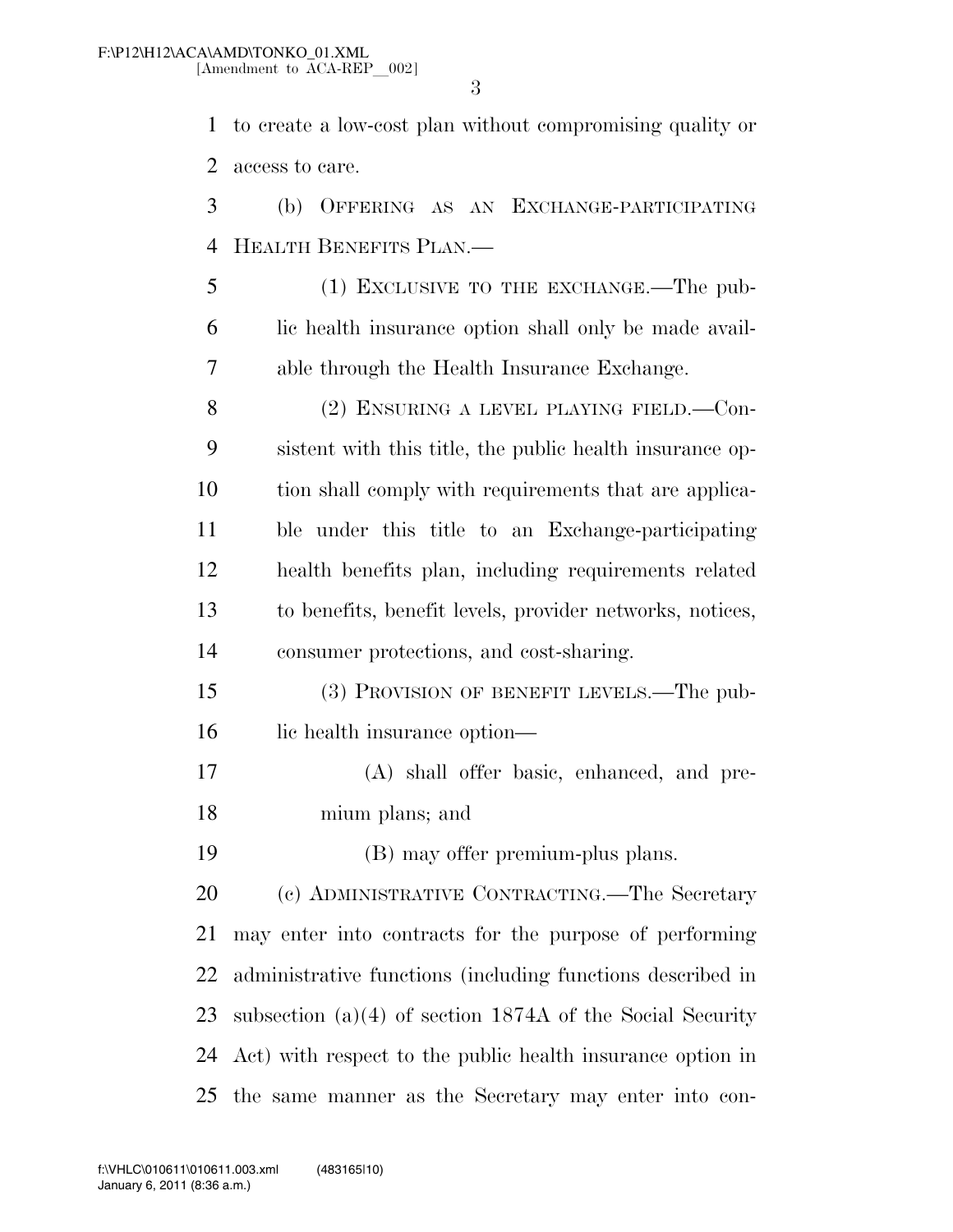tracts under subsection (a)(1) of such section. The Sec- retary has the same authority with respect to the public health insurance option as the Secretary has under sub- sections (a)(1) and (b) of section 1874A of the Social Se- curity Act with respect to title XVIII of such Act. Con- tracts under this subsection shall not involve the transfer of insurance risk to such entity.

 (d) OMBUDSMAN.—The Secretary shall establish an office of the ombudsman for the public health insurance option which shall have duties with respect to the public health insurance option similar to the duties of the Medi- care Beneficiary Ombudsman under section 1808(c)(2) of the Social Security Act.

 (e) DATA COLLECTION.—The Secretary shall collect such data as may be required to establish premiums and payment rates for the public health insurance option and for other purposes under this title, including to improve quality and to reduce racial, ethnic, and other disparities in health and health care. Nothing in this title may be construed as authorizing the Secretary (or any employee or contractor) to create or maintain lists of non-medical personal property.

 (f) TREATMENT OF PUBLIC HEALTH INSURANCE OP-TION.—With respect to the public health insurance option,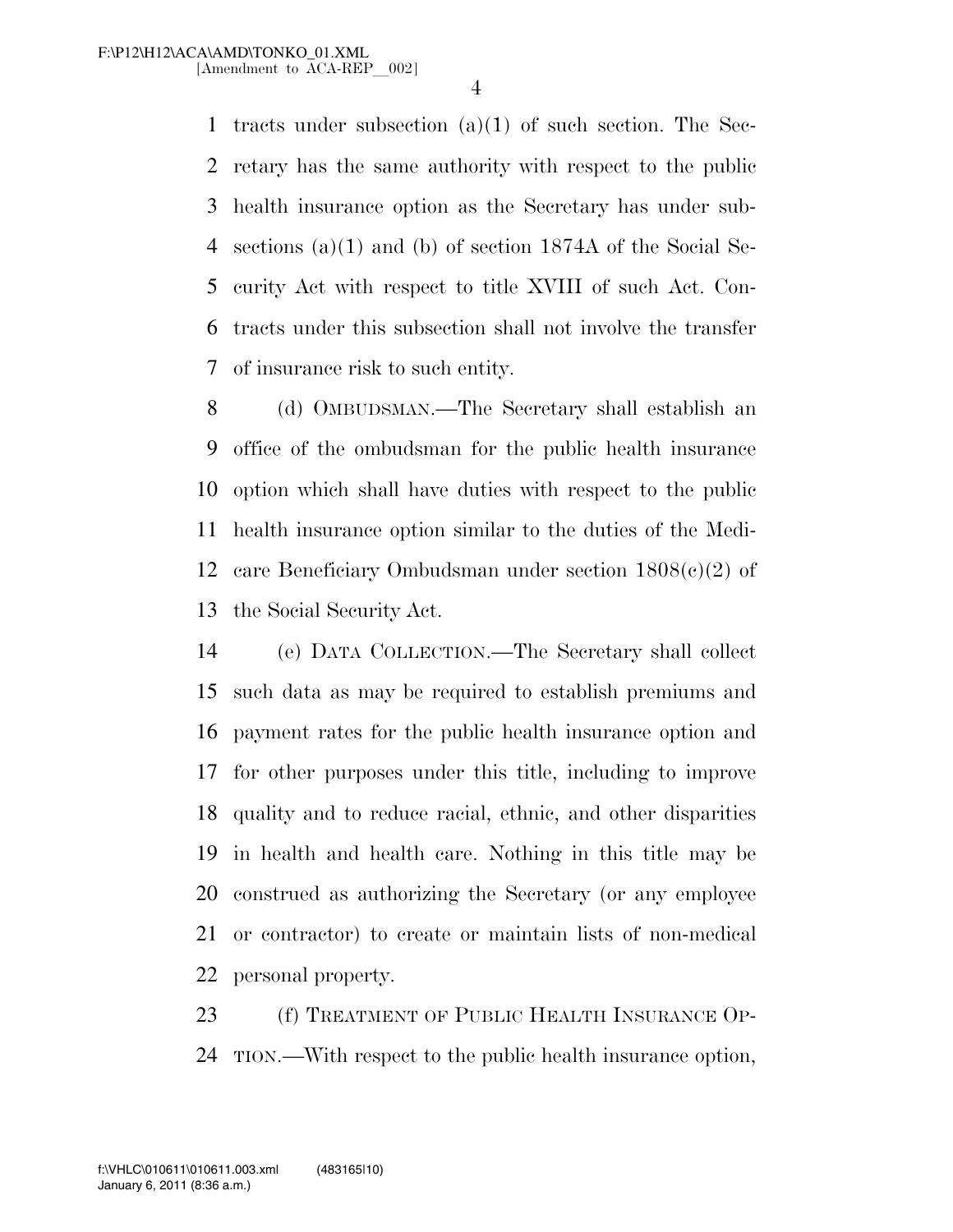the Secretary shall be treated as a QHBP offering entity offering an Exchange-participating health benefits plan.

 (g) ACCESS TO FEDERAL COURTS.—The provisions of Medicare (and related provisions of title II of the Social Security Act) relating to access of Medicare beneficiaries to Federal courts for the enforcement of rights under Medicare, including with respect to amounts in con- troversy, shall apply to the public health insurance option and individuals enrolled under such option under this title in the same manner as such provisions apply to Medicare and Medicare beneficiaries.

#### **SEC. 202. PREMIUMS AND FINANCING.**

(a) ESTABLISHMENT OF PREMIUMS.—

- (1) IN GENERAL.—The Secretary shall establish geographically adjusted premium rates for the public health insurance option—
- (A) in a manner that complies with the premium rules established by the Commissioner under section 213 for Exchange-participating health benefits plans; and

 (B) at a level sufficient to fully finance the costs of—

 (i) health benefits provided by the public health insurance option; and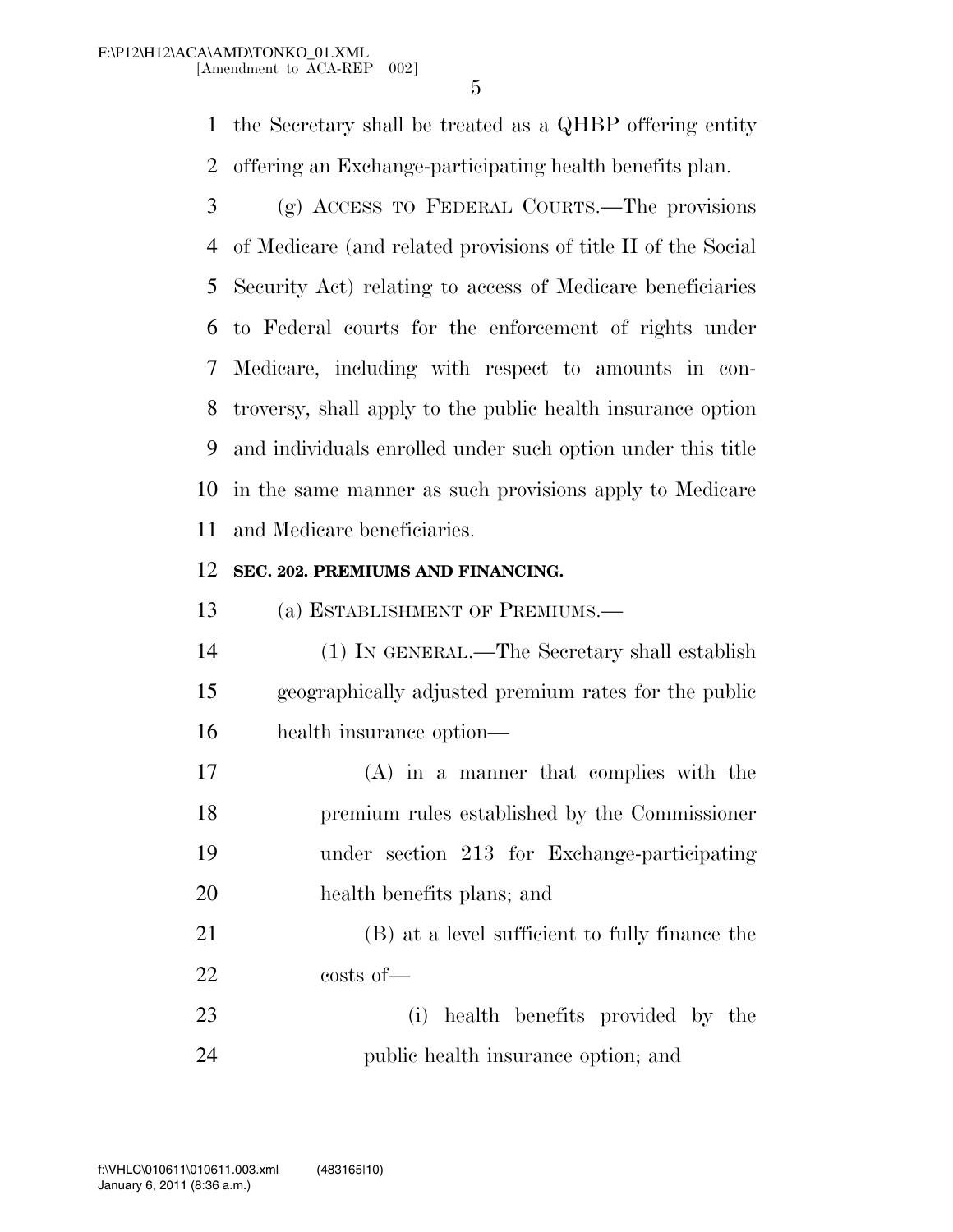(ii) administrative costs related to op- erating the public health insurance option. (2) CONTINGENCY MARGIN.—In establishing premium rates under paragraph (1), the Secretary shall include an appropriate amount for a contin- gency margin (which shall be not less than 90 days of estimated claims). Before setting such appropriate amount for years starting with 2016, the Secretary shall solicit a recommendation on such amount from the American Academy of Actuaries. (b) ACCOUNT.— (1) ESTABLISHMENT.—There is established in the Treasury of the United States an Account for the receipts and disbursements attributable to the operation of the public health insurance option, in- cluding the start-up funding under paragraph (2). Section 1854(g) of the Social Security Act shall

 apply to receipts described in the previous sentence in the same manner as such section applies to pay-ments or premiums described in such section.

21 (2) START-UP FUNDING.—

22 (A) In GENERAL.—In order to provide for the establishment of the public health insurance option, there is hereby appropriated to the Sec-retary, out of any funds in the Treasury not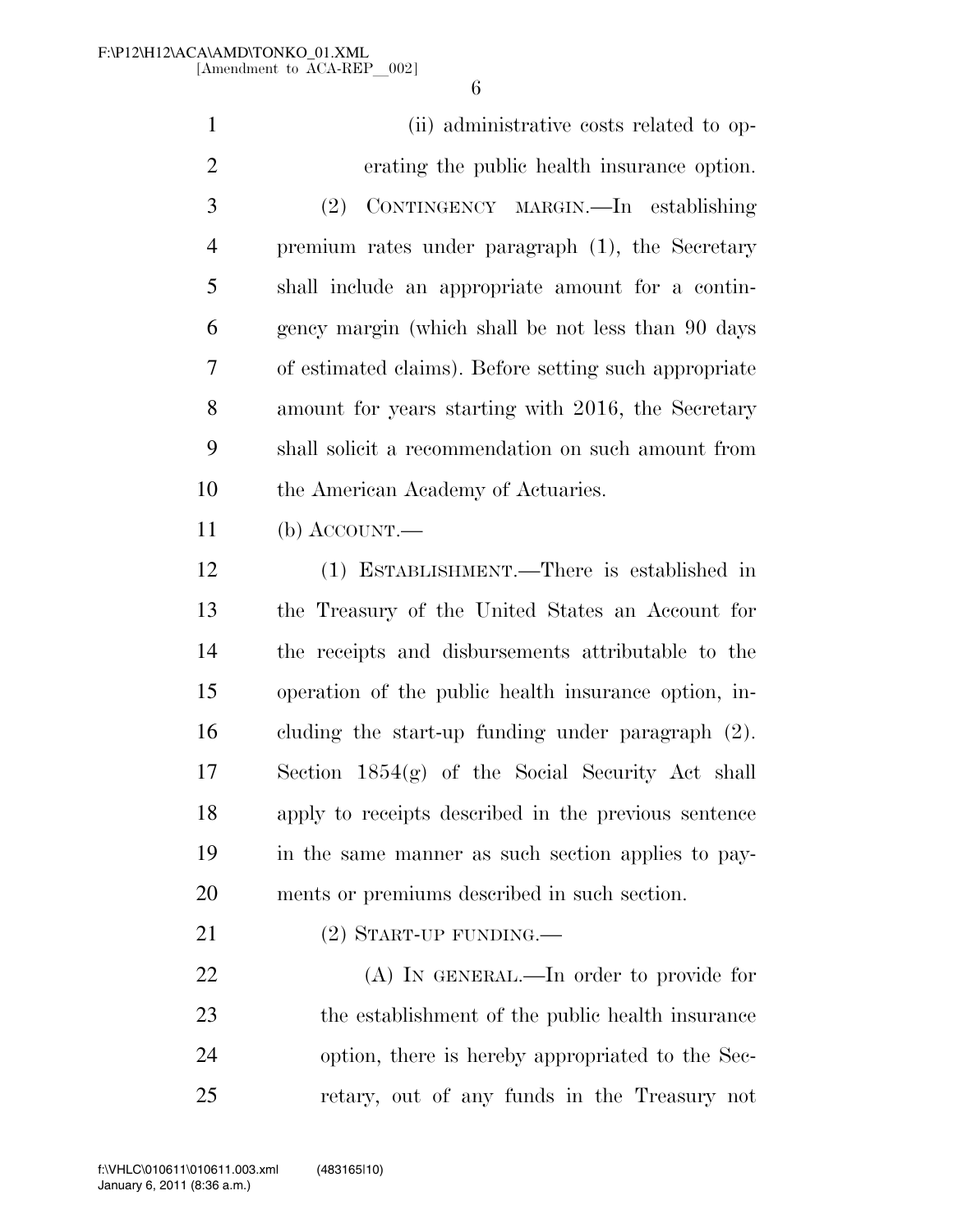otherwise appropriated, \$2,000,000,000. In order to provide for initial claims reserves be- fore the collection of premiums, there are here- by appropriated to the Secretary, out of any funds in the Treasury not otherwise appro- priated, such sums as necessary to cover 90 days worth of claims reserves based on pro-jected enrollment.

 (B) AMORTIZATION OF START-UP FUND- ING.—The Secretary shall provide for the re- payment of the startup funding provided under subparagraph (A) to the Treasury in an amor- tized manner over the 10-year period beginning with 2014.

 (C) LIMITATION ON FUNDING.—Nothing in this section shall be construed as authorizing any additional appropriations to the Account, other than such amounts as are otherwise pro- vided with respect to other Exchange-partici-pating health benefits plans.

 (3) NO BAILOUTS.—In no case shall the public health insurance option receive any Federal funds for purposes of insolvency in any manner similar to the manner in which entities receive Federal funding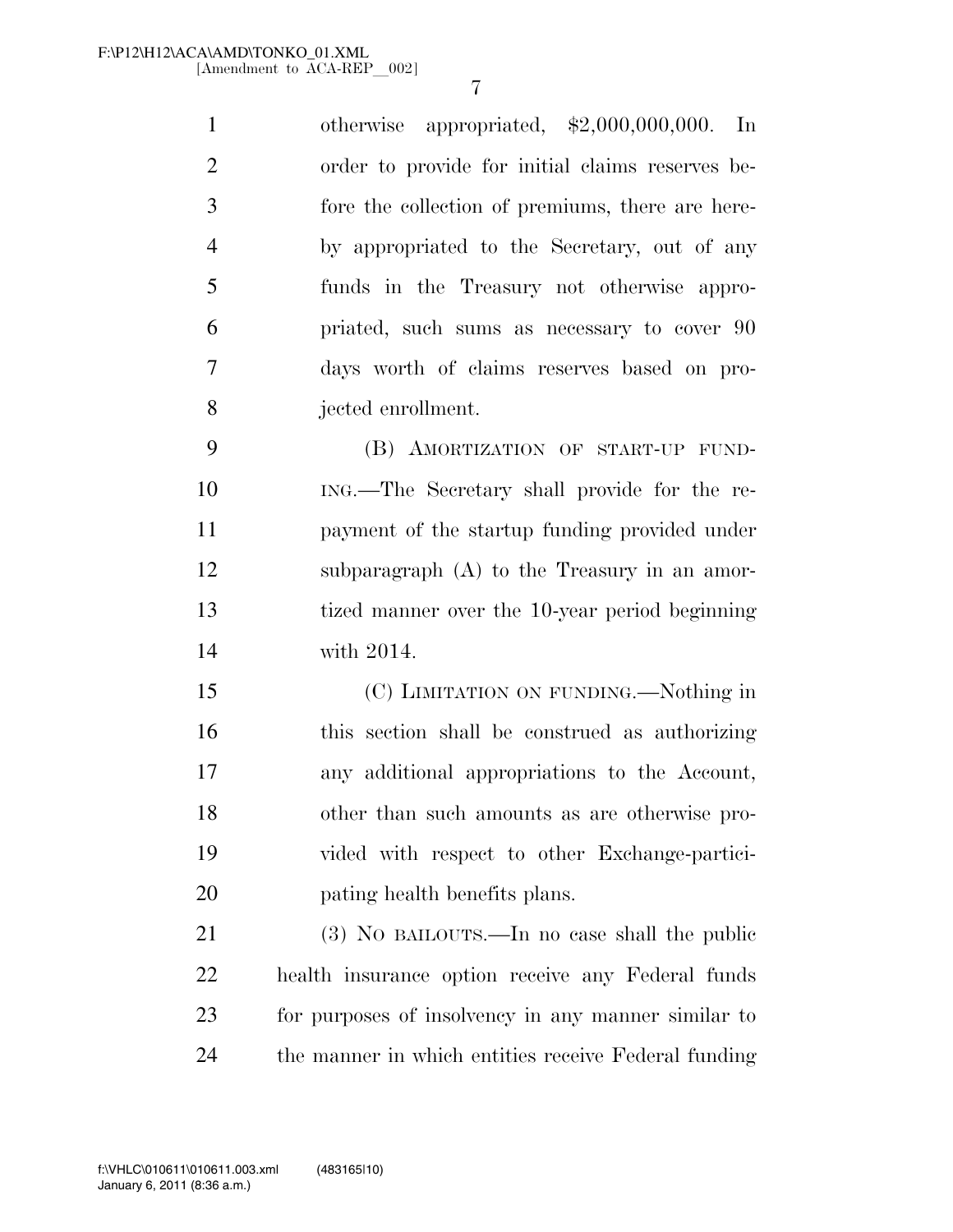| $\mathbf{1}$   | under the Troubled Assets Relief Program of the  |
|----------------|--------------------------------------------------|
| $\overline{2}$ | Secretary of the Treasury.                       |
| 3              | SEC. 203. PAYMENT RATES FOR ITEMS AND SERVICES.  |
| $\overline{4}$ | (a) PAYMENT RATES FOR ITEMS AND SERVICES.-       |
| 5              | (1) RATES ESTABLISHED BY SECRETARY.—             |
| 6              | (A) IN GENERAL.—The Secretary shall es-          |
| 7              | tablish payment rates for the public health in-  |
| 8              | surance option for services and health care pro- |
| 9              | viders consistent with this subsection and may   |
| 10             | change such payment rates in accordance with     |
| 11             | subsection (d).                                  |
| 12             | (B) INITIAL PAYMENT RULES.—                      |
| 13             | IN GENERAL.—During 2014,<br>(i)                  |
| 14             | 2015, and 2016, the Secretary shall set          |
| 15             | the payment rates under this subsection          |
| 16             | for services and providers described in sub-     |
| 17             | paragraph $(A)$ equal to the payment rates       |
| 18             | for equivalent services and providers under      |
| 19             | parts A and B of Medicare, subject to            |
| 20             | clause (ii), paragraphs $(2)(A)$ and $(4)$ , and |
| 21             | subsection (d).                                  |
| 22             | (ii) EXCEPTIONS.—                                |
| 23             | (I) PRACTITIONERS' SERVICES.-                    |
| 24             | Payment rates for practitioners' serv-           |
| 25             | ices otherwise established under the             |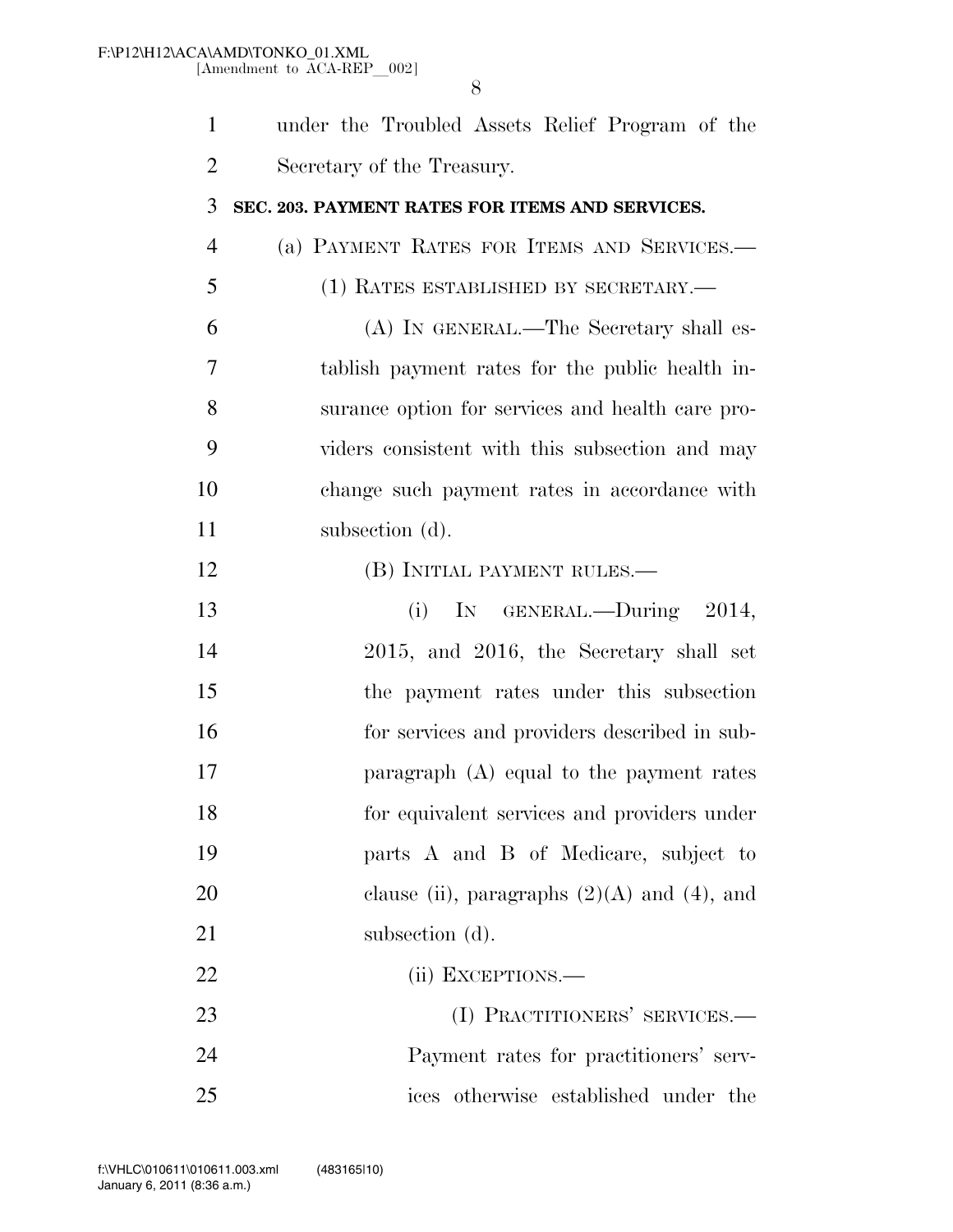| $\mathbf{1}$   | fee schedule under section 1848 of the              |
|----------------|-----------------------------------------------------|
| $\overline{2}$ | Social Security Act shall be applied                |
| 3              | without regard to the provisions under              |
| $\overline{4}$ | subsection (f) of such section and the              |
| 5              | update under subsection $(d)(4)$ under              |
| 6              | such section for a year as applied                  |
| $\overline{7}$ | under this paragraph shall be not less              |
| 8              | than 1 percent.                                     |
| 9              | (II) ADJUSTMENTS.—The Sec-                          |
| 10             | retary may determine the extent to                  |
| 11             | which Medicare adjustments applica-                 |
| 12             | ble to base payment rates under parts               |
| 13             | A and B of Medicare for graduate                    |
| 14             | medical education and dispropor-                    |
| 15             | tionate share hospitals shall apply                 |
| 16             | under this section.                                 |
| 17             | (C) FOR NEW SERVICES.—The Secretary                 |
| 18             | shall modify payment rates described in sub-        |
| 19             | paragraph (B) in order to accommodate pay-          |
| 20             | ments for services, such as well-child visits, that |
| 21             | are not otherwise covered under Medicare.           |
| 22             | PRESCRIPTION DRUGS.-Payment<br>(D)                  |
| 23             | rates under this subsection for prescription        |
| 24             | drugs that are not paid for under part A or         |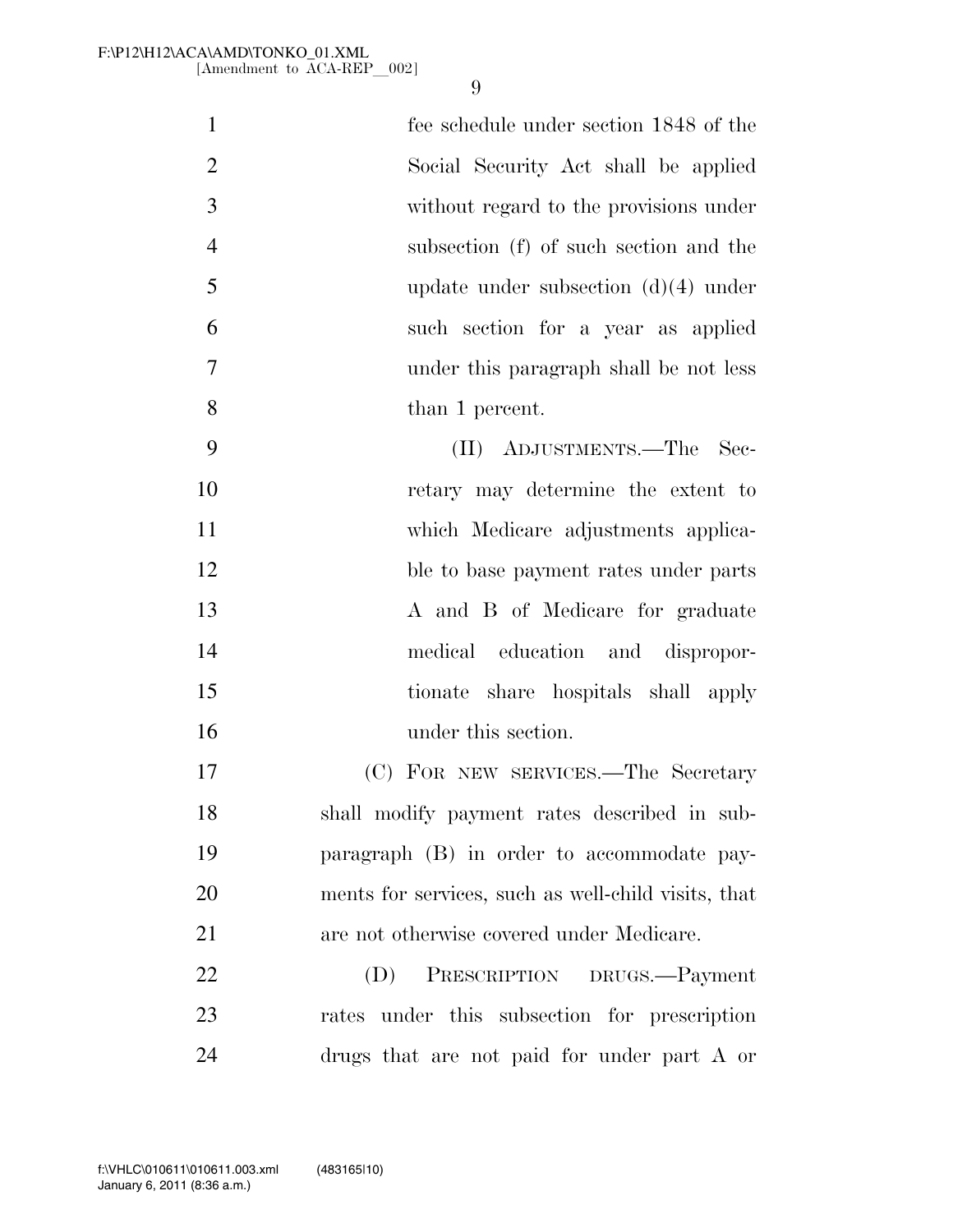| $\mathbf{1}$   | part B of Medicare shall be at rates negotiated |
|----------------|-------------------------------------------------|
| $\overline{2}$ | by the Secretary.                               |
| 3              | (2) INCENTIVES FOR PARTICIPATING PRO-           |
| $\overline{4}$ | VIDERS.-                                        |
| 5              | (A) INITIAL INCENTIVE PERIOD.—                  |
| 6              | (i) IN GENERAL.—The Secretary shall             |
| 7              | provide, in the case of services described in   |
| 8              | clause (ii) furnished during 2014, 2015,        |
| 9              | and 2016, for payment rates that are 5          |
| 10             | percent greater than the rates established      |
| 11             | under paragraph $(1)$ .                         |
| 12             | (ii) SERVICES DESCRIBED.—The serv-              |
| 13             | ices described in this clause are items and     |
| 14             | professional services, under the public         |
| 15             | health insurance option by a physician or       |
| 16             | other health care practitioner who partici-     |
| 17             | pates in both Medicare and the public           |
| 18             | health insurance option.                        |
| 19             | (iii) SPECIAL RULES.—A pediatrician             |
| 20             | and any other health care practitioner who      |
| 21             | is a type of practitioner that does not typi-   |
| 22             | cally participate in Medicare (as deter-        |
| 23             | mined by the Secretary) shall also be eligi-    |
| 24             | ble for the increased payment rates under       |
| 25             | clause (i).                                     |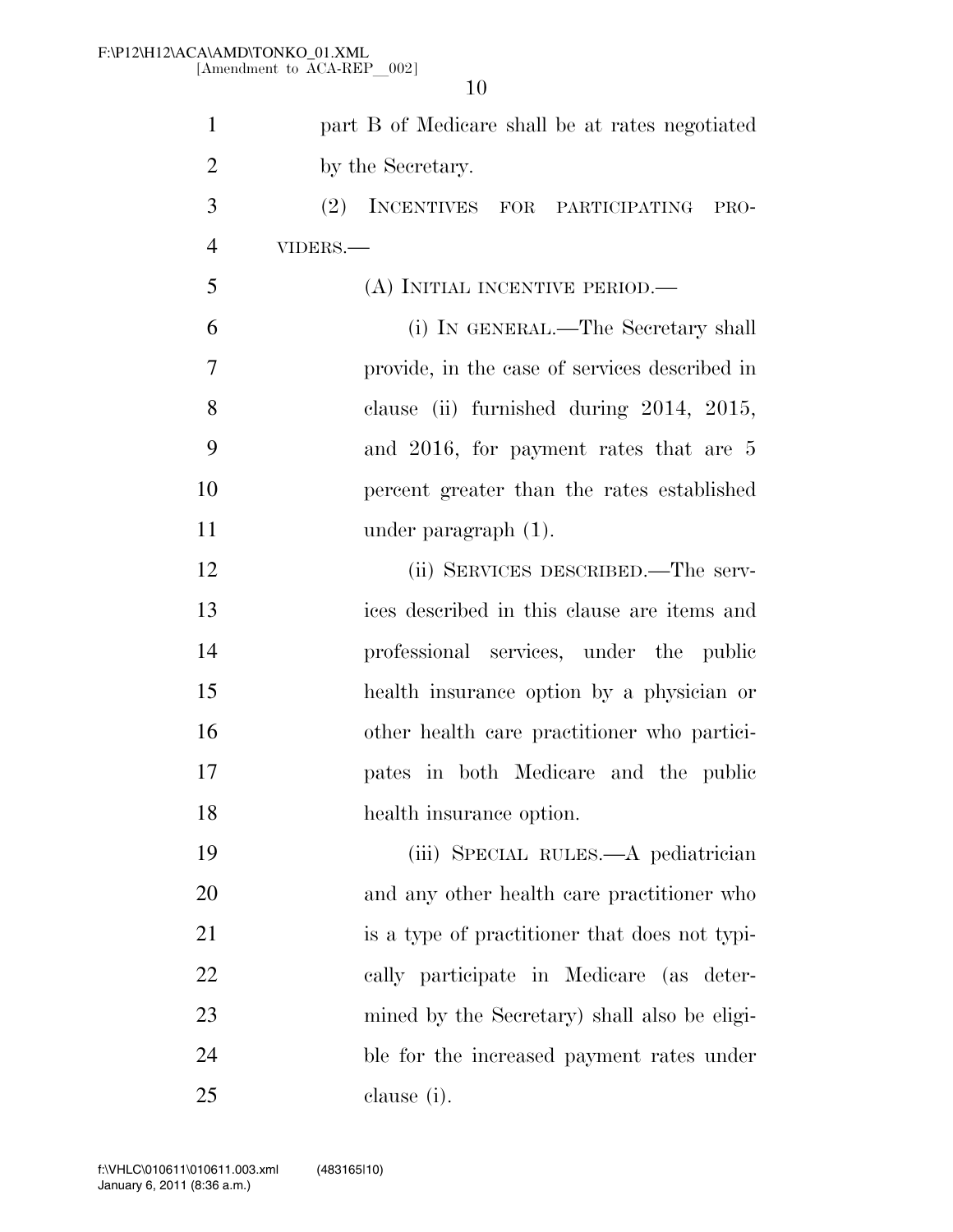(B) SUBSEQUENT PERIODS.—Beginning with 2017 and for subsequent years, the Sec- retary shall continue to use an administrative process to set such rates in order to promote payment accuracy, to ensure adequate bene- ficiary access to providers, and to promote af- fordability and the efficient delivery of medical care consistent with subsection (a)(1). Such rates shall not be set at levels expected to in- crease average medical costs per enrollee cov- ered under the public health insurance option beyond what would be expected if the process under paragraph (1)(B) and subparagraph (A) were continued, as certified by the Office of the Actuary of the Centers for Medicare & Medicaid Services.

 (C) ESTABLISHMENT OF A PROVIDER NET- WORK.—Health care providers participating under Medicare are participating providers in 20 the public health insurance option unless they opt out in a process established by the Sec-retary.

 (3) ADMINISTRATIVE PROCESS FOR SETTING RATES.—Chapter 5 of title 5, United States Code shall apply to the process for the initial establish-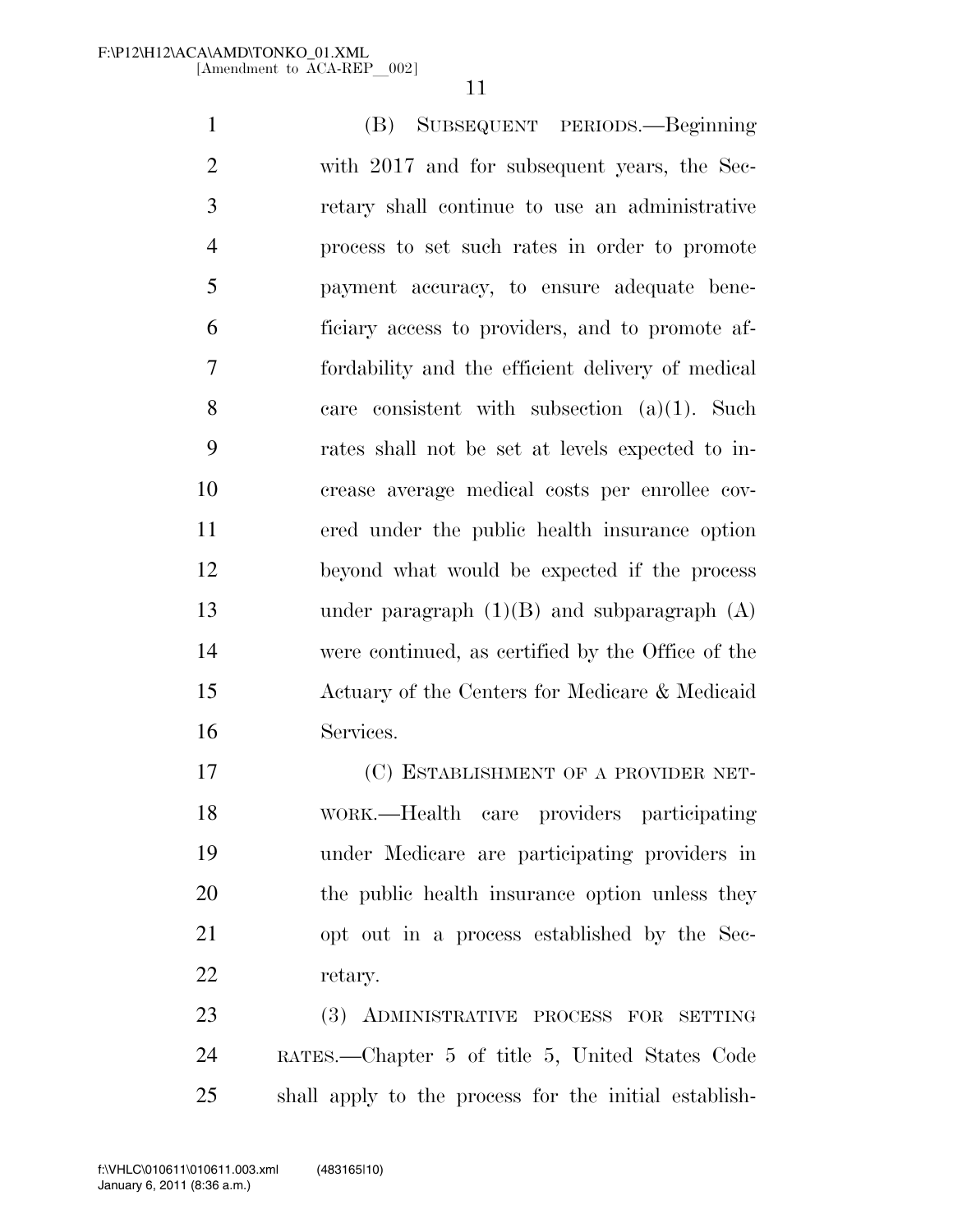ment of payment rates under this subsection but not to the specific methodology for establishing such rates or the calculation of such rates.

 (4) CONSTRUCTION.—Nothing in this section shall be construed as limiting the Secretary's author- ity to correct for payments that are excessive or defi- cient, taking into account the provisions of sub- section (a)(1) and any appropriate adjustments based on the demographic characteristics of enrollees covered under the public health insurance option, but in no case shall the correction of payments under this paragraph result in a level of expendi- tures per enrollee that exceeds the level of expendi- tures that would have occurred under paragraphs 15 (1)(B) and (2)(A), as certified by the Office of the Actuary of the Centers for Medicare & Medicaid Services.

 (5) CONSTRUCTION.—Nothing in this section shall be construed as affecting the authority of the Secretary to establish payment rates, including pay- ments to provide for the more efficient delivery of services, such as the initiatives provided for under 23 subsection (d).

 (6) LIMITATIONS ON REVIEW.—There shall be no administrative or judicial review of a payment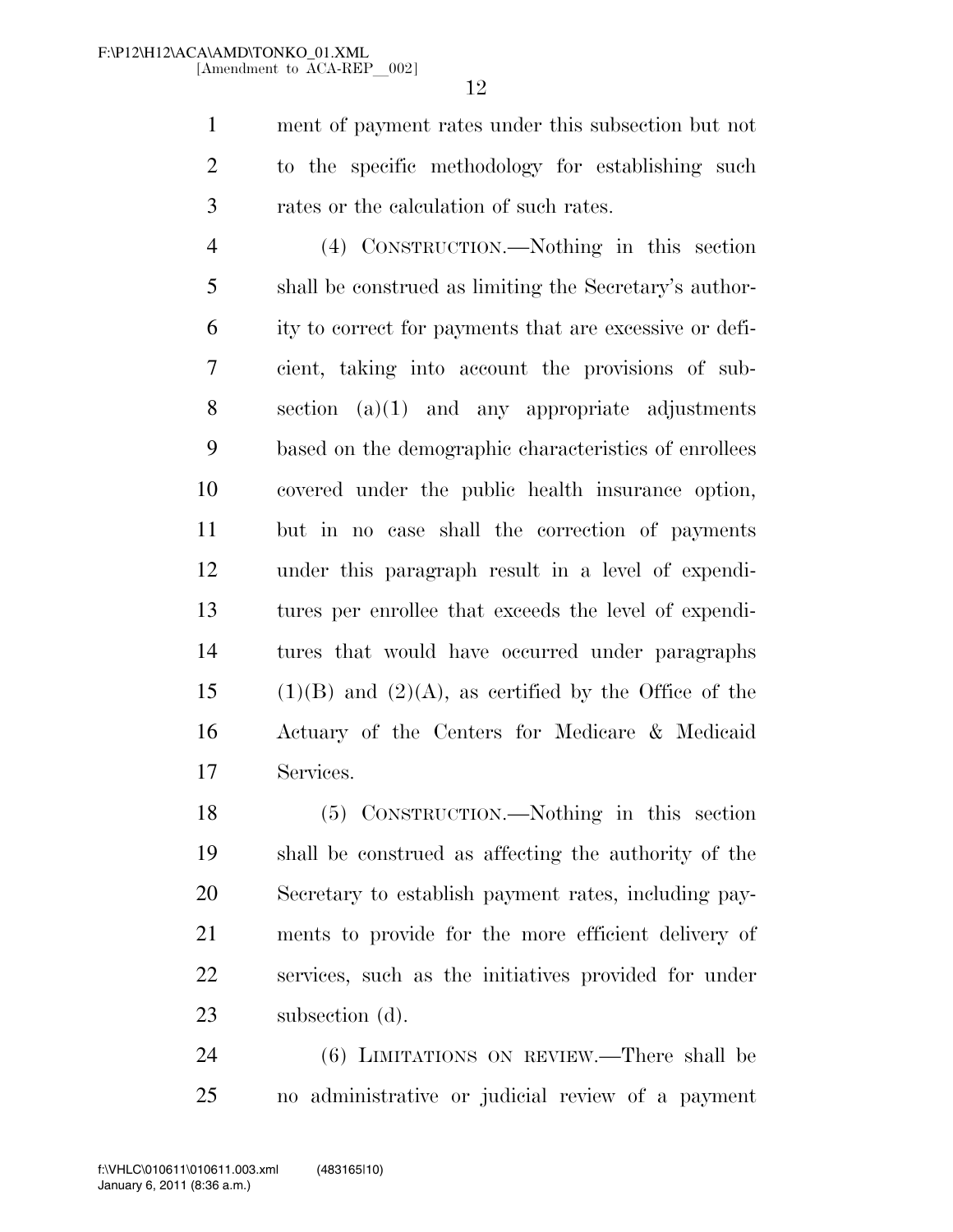rate or methodology established under this sub-section or under subsection (d).

### **SEC. 204. MODERNIZED PAYMENT INITIATIVES AND DELIV-ERY SYSTEM REFORM.**

 (a) IN GENERAL.—For plan years beginning with 2014, the Secretary may utilize innovative payment mech- anisms and policies to determine payments for items and services under the public health insurance option. The payment mechanisms and policies under this section may include patient-centered medical home and other care management payments, accountable care organizations, value-based purchasing, bundling of services, differential payment rates, performance or utilization based payments, partial capitation, and direct contracting with providers. (b) REQUIREMENTS FOR INNOVATIVE PAYMENTS.— The Secretary shall design and implement the payment mechanisms and policies under this section in a manner that—

- (1) seeks to—
- 20 (A) improve health outcomes; (B) reduce health disparities (including ra-22 cial, ethnic, and other disparities); 23 (C) provide efficient and affordable care; (D) address geographic variation in the
- provision of health services; or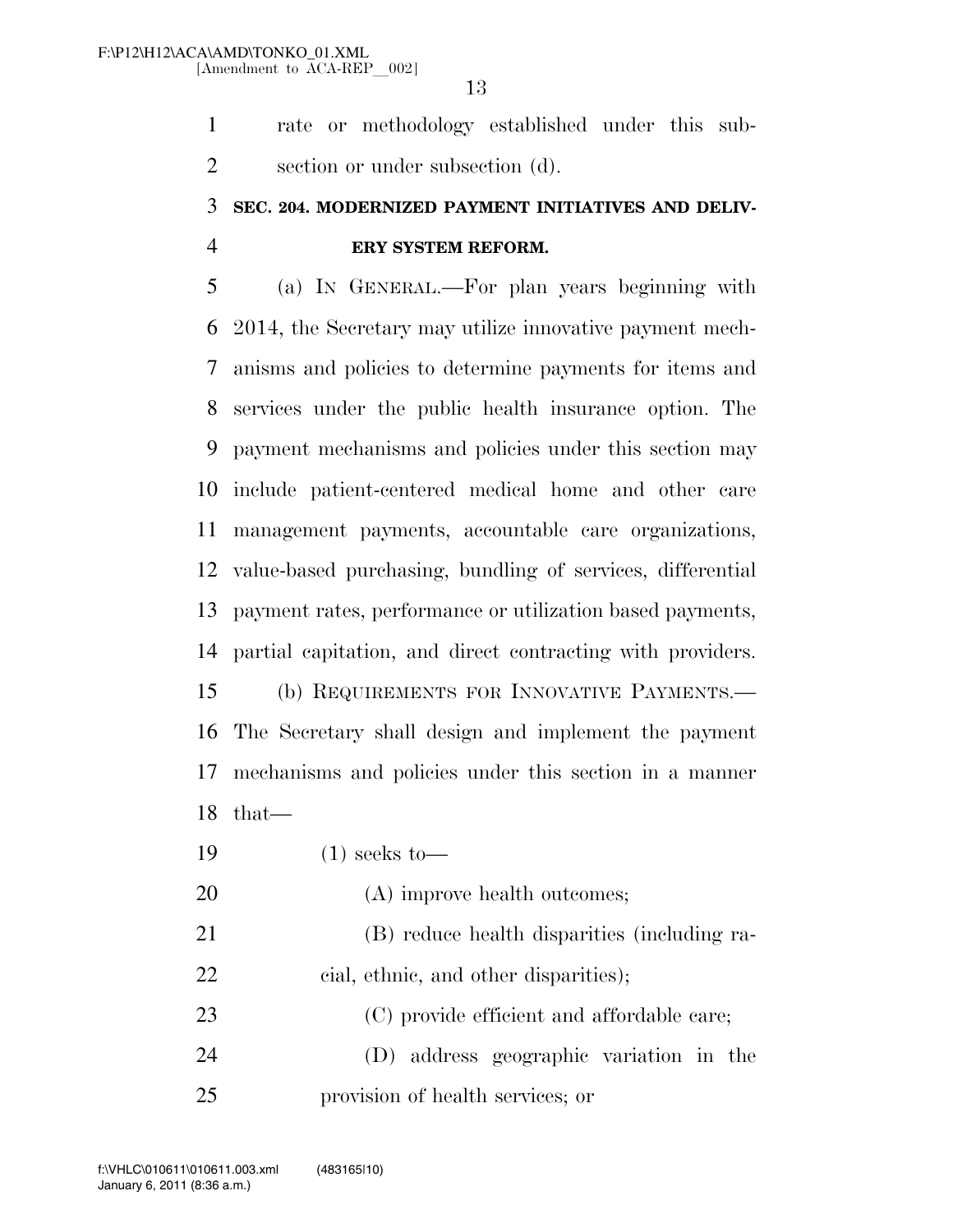(E) prevent or manage chronic illness; and (2) promotes care that is integrated, patient-centered, quality, and efficient.

 (c) ENCOURAGING THE USE OF HIGH VALUE SERV- ICES.—To the extent allowed by the benefit standards ap- plied to all Exchange-participating health benefits plans, the public health insurance option may modify cost-shar- ing and payment rates to encourage the use of services that promote health and value.

 (d) PROMOTION OF DELIVERY SYSTEM REFORM.— The Secretary shall monitor and evaluate the progress of payment and delivery system reforms under this Act and shall seek to implement such reforms subject to the fol-lowing:

 (1) To the extent that the Secretary finds a payment and delivery system reform successful in improving quality and reducing costs, the Secretary shall implement such reform on as large a geo-graphic scale as practical and economical.

 (2) The Secretary may delay the implementa- tion of such a reform in geographic areas in which such implementation would place the public health insurance option at a competitive disadvantage.

 (3) The Secretary may prioritize implementa-tion of such a reform in high cost geographic areas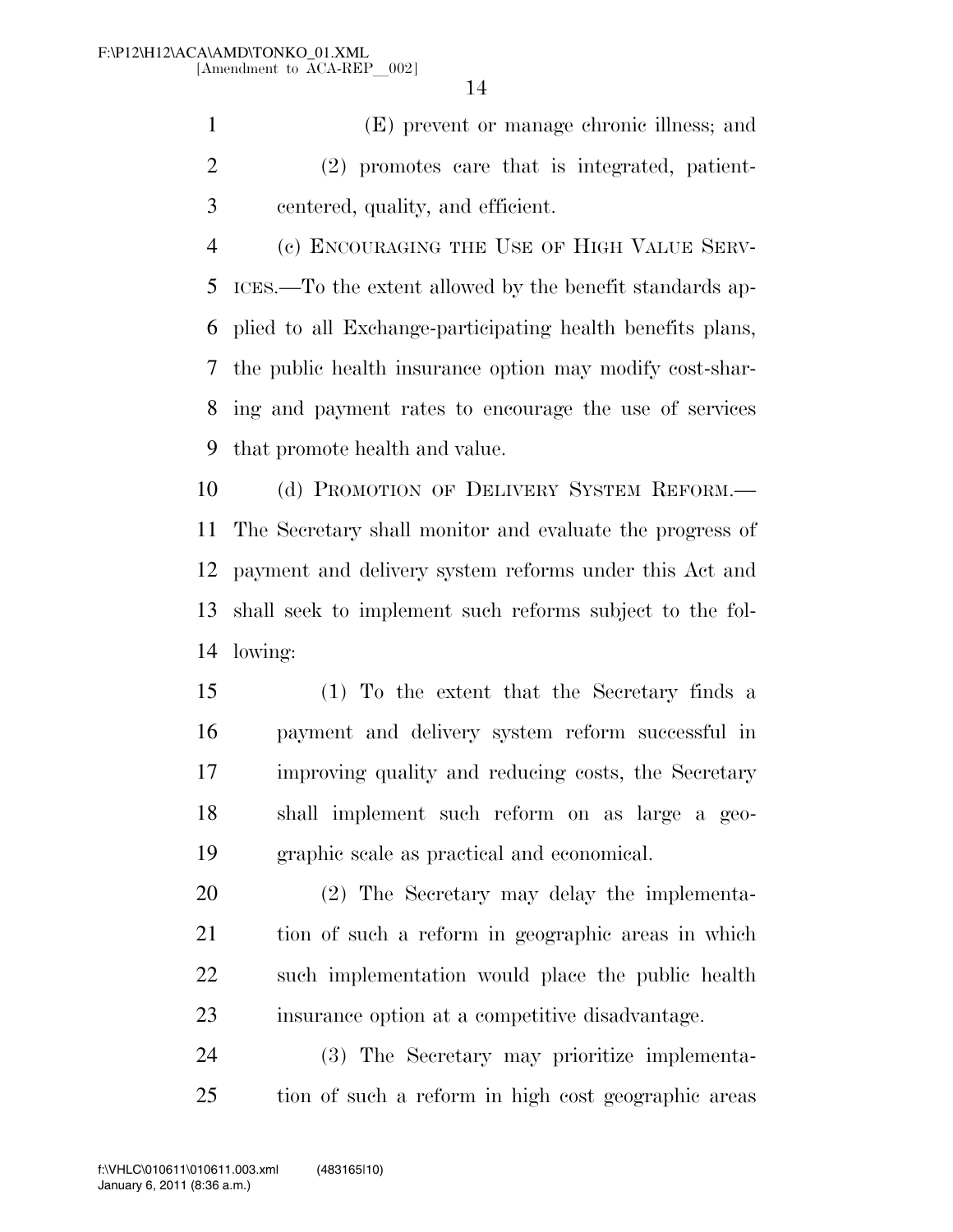or otherwise in order to reduce total program costs or to promote high value care.

 (e) NON-UNIFORMITY PERMITTED.—Nothing in this title shall prevent the Secretary from varying payments based on different payment structure models (such as ac- countable care organizations and medical homes) under the public health insurance option for different geographic areas.

#### **SEC. 205. PROVIDER PARTICIPATION.**

 (a) IN GENERAL.—The Secretary shall establish con- ditions of participation for health care providers under the public health insurance option.

(b) LICENSURE OR CERTIFICATION.—

 (1) IN GENERAL.—Except as provided in para- graph (2), the Secretary shall not allow a health care provider to participate in the public health in- surance option unless such provider is appropriately licensed, certified, or otherwise permitted to practice under State law.

 (2) SPECIAL RULE FOR IHS FACILITIES AND PROVIDERS.—The requirements under paragraph (1) shall not apply to—

 (A) a facility that is operated by the In-dian Health Service;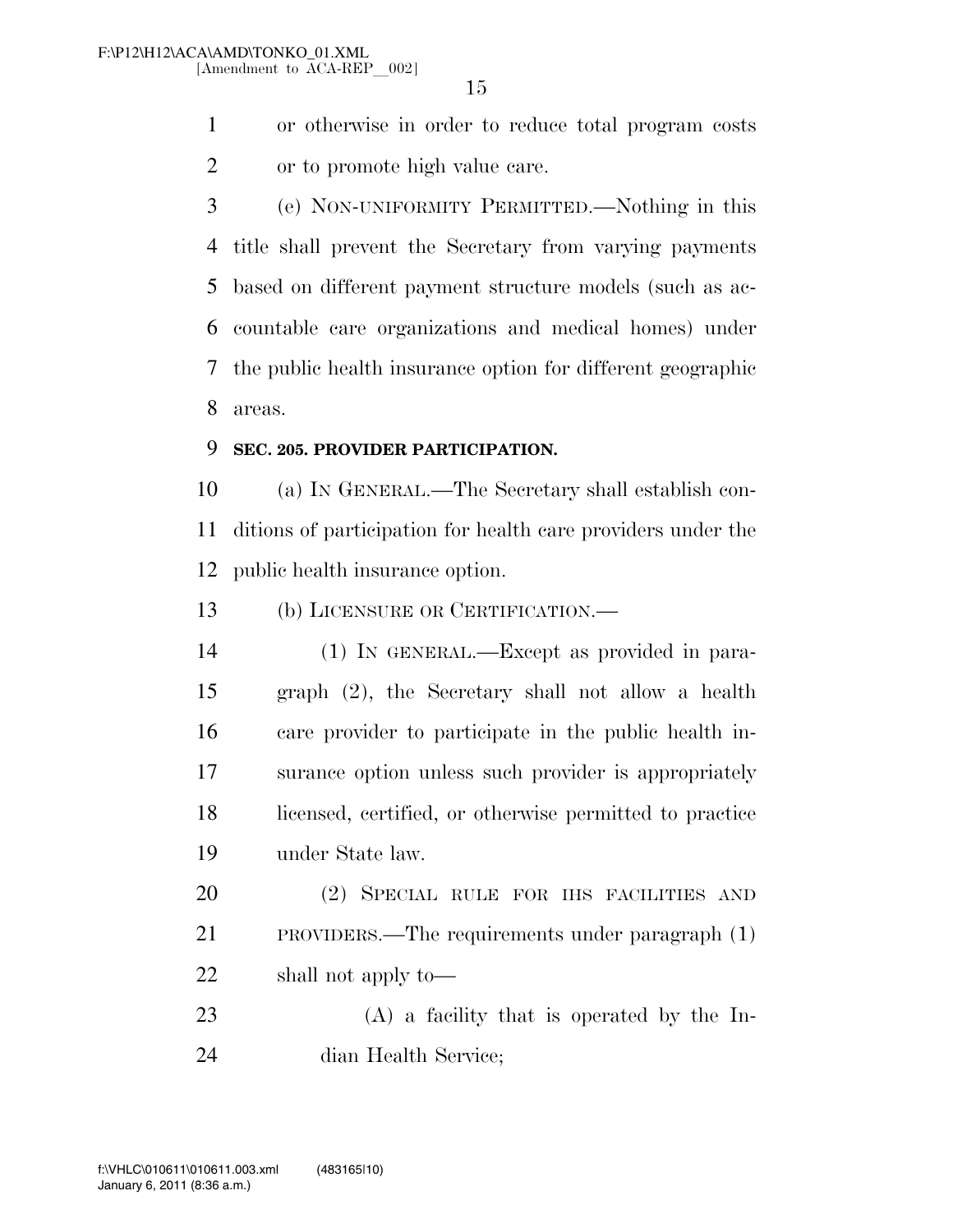| $\mathbf{1}$   | (B) a facility operated by an Indian Tribe           |
|----------------|------------------------------------------------------|
| $\overline{2}$ | or tribal organization under the Indian Self-De-     |
| 3              | termination Act (Public Law $93-638$ );              |
| $\overline{4}$ | (C) a health care professional employed by           |
| 5              | the Indian Health Service; or                        |
| 6              | (D) a health care professional—                      |
| 7              | (i) who is employed to provide health                |
| 8              | care services in a facility operated by an           |
| 9              | Indian Tribe or tribal organization under            |
| 10             | the Indian Self-Determination Act; and               |
| 11             | (ii) who is licensed or certified in any             |
| 12             | State.                                               |
| 13             | (c) PAYMENT TERMS FOR PROVIDERS.—                    |
| 14             | (1) PHYSICIANS.—The Secretary shall provide          |
| 15             | for the annual participation of physicians under the |
| 16             | public health insurance option, for which payment    |
| 17             | may be made for services furnished during the year,  |
| 18             | in one of 2 classes:                                 |
| 19             | (A) PREFERRED PHYSICIANS.—Those phy-                 |
| 20             | sicians who agree to accept the payment under        |
| 21             | section 203 (without regard to cost-sharing) as      |
| 22             | the payment in full.                                 |
| 23             | PARTICIPATING, NON-PREFERRED<br>(B)                  |
| 24             | PHYSICIANS.—Those physicians who agree not           |
| 25             | to impose charges (in relation to the payment        |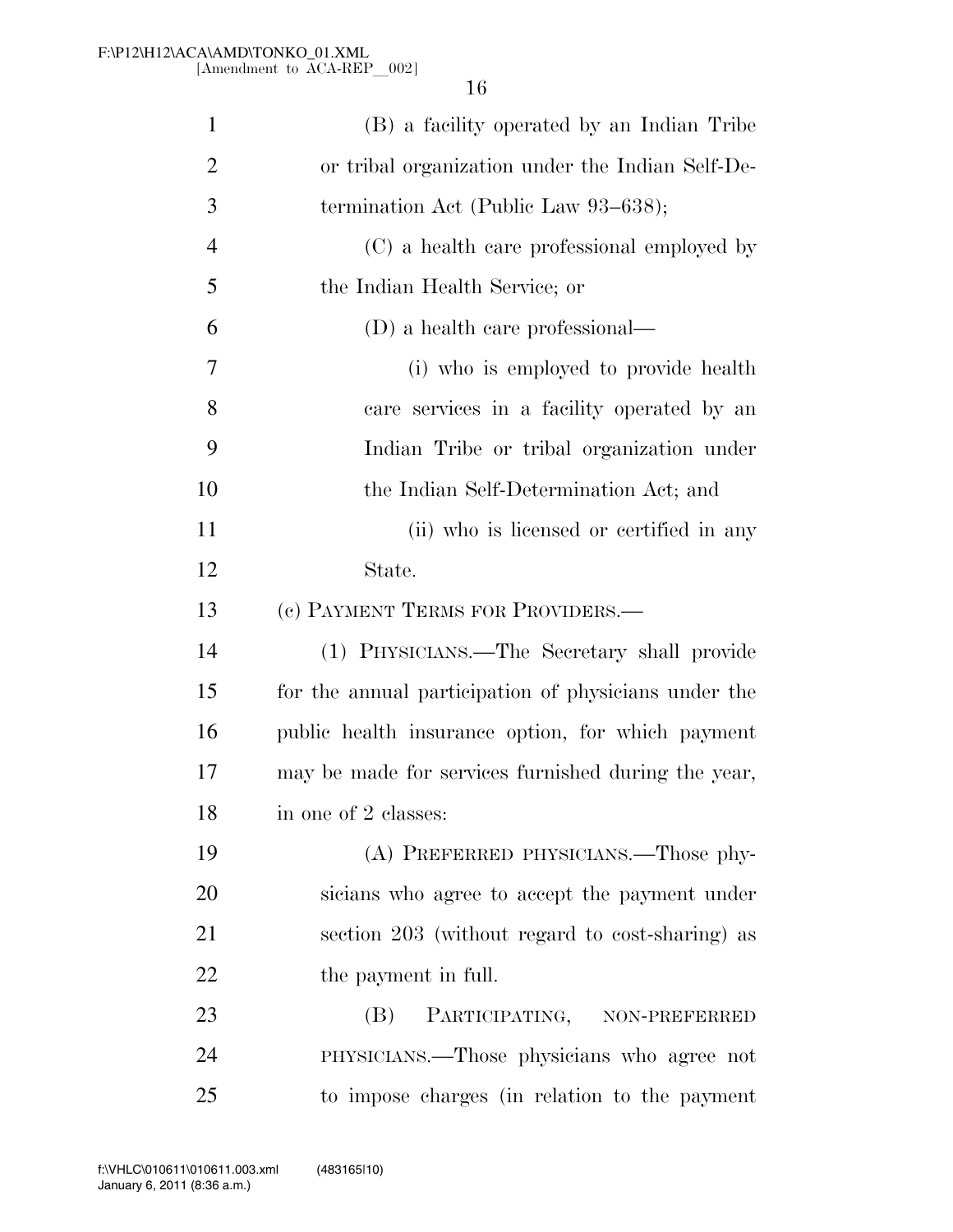described in section 203 for such physicians) that exceed the sum of the in-network cost- sharing plus 15 percent of the total payment for each item and service. The Secretary shall reduce the payment described in section 203 for such physicians.

 (2) OTHER PROVIDERS.—The Secretary shall provide for the participation (on an annual or other basis specified by the Secretary) of health care pro- viders (other than physicians) under the public health insurance option under which payment shall only be available if the provider agrees to accept the payment under section 203 (without regard to cost-sharing) as the payment in full.

 (d) EXCLUSION OF CERTAIN PROVIDERS.—The Sec- retary shall exclude from participation under the public health insurance option a health care provider that is ex- cluded from participation in a Federal health care pro- gram (as defined in section 1128B(f) of the Social Secu-rity Act).

### **SEC. 206. APPLICATION OF FRAUD AND ABUSE PROVI-SIONS.**

 Provisions of civil law identified by the Secretary by regulation, in consultation with the Inspector General of the Department of Health and Human Services, that im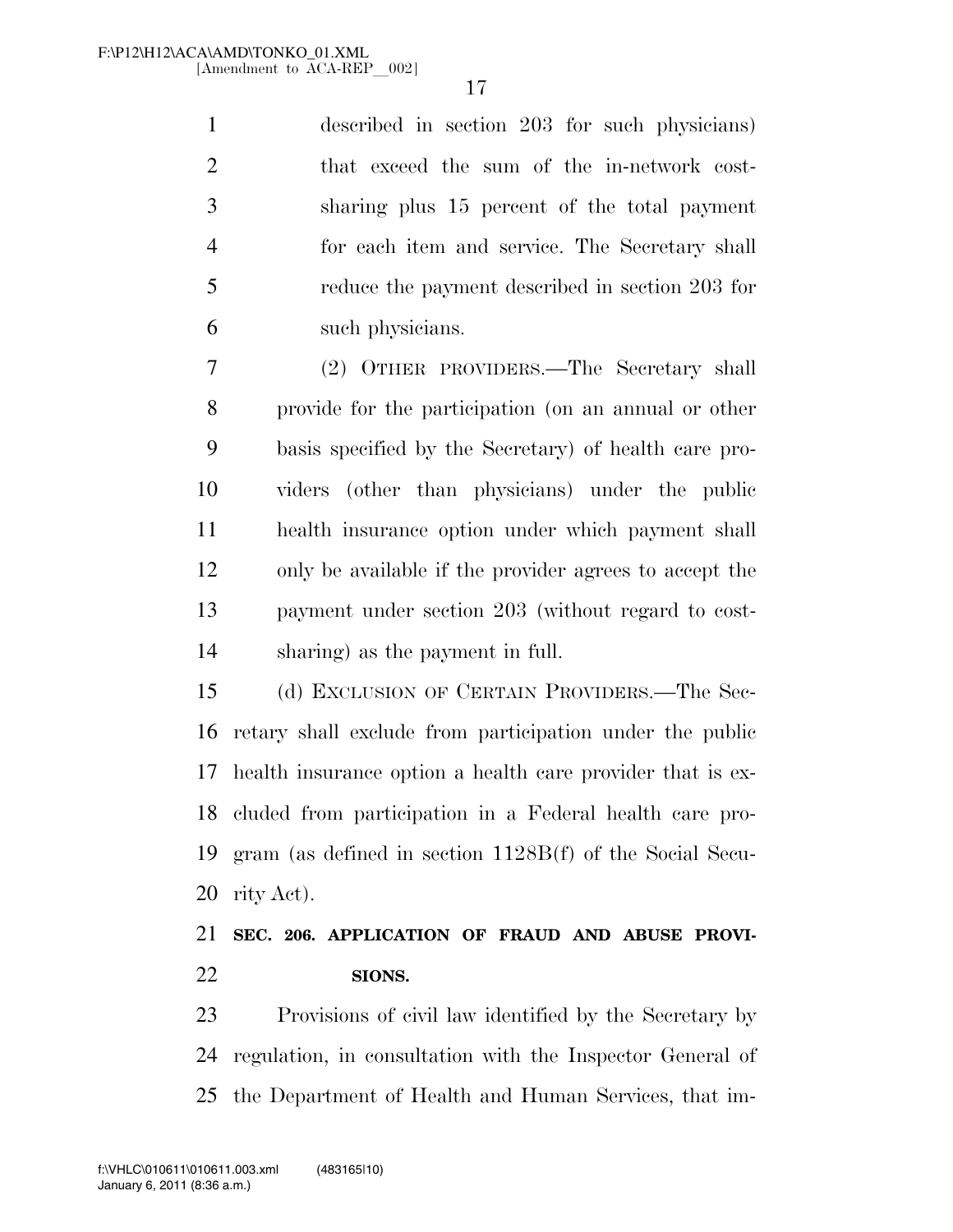pose sanctions with respect to waste, fraud, and abuse under Medicare, such as sections 3729 through 3733 of title 31, United States Code (commonly known as the False Claims Act), shall also apply to the public health insurance option.

#### **SEC. 207. APPLICATION OF HIPAA INSURANCE REQUIRE-MENTS.**

 The requirements of sections 2701 through 2792 of the Public Health Service Act shall apply to the public health insurance option in the same manner as they apply to health insurance coverage offered by a health insurance issuer in the individual market.

**SEC. 208. APPLICATION OF HEALTH INFORMATION PRI-**

# **VACY, SECURITY, AND ELECTRONIC TRANS-ACTION REQUIREMENTS.**

 Part C of title XI of the Social Security Act, relating to standards for protections against the wrongful disclo- sure of individually identifiable health information, health information security, and the electronic exchange of health care information, shall apply to the public health insur- ance option in the same manner as such part applies to other health plans (as defined in section 1171(5) of such Act).